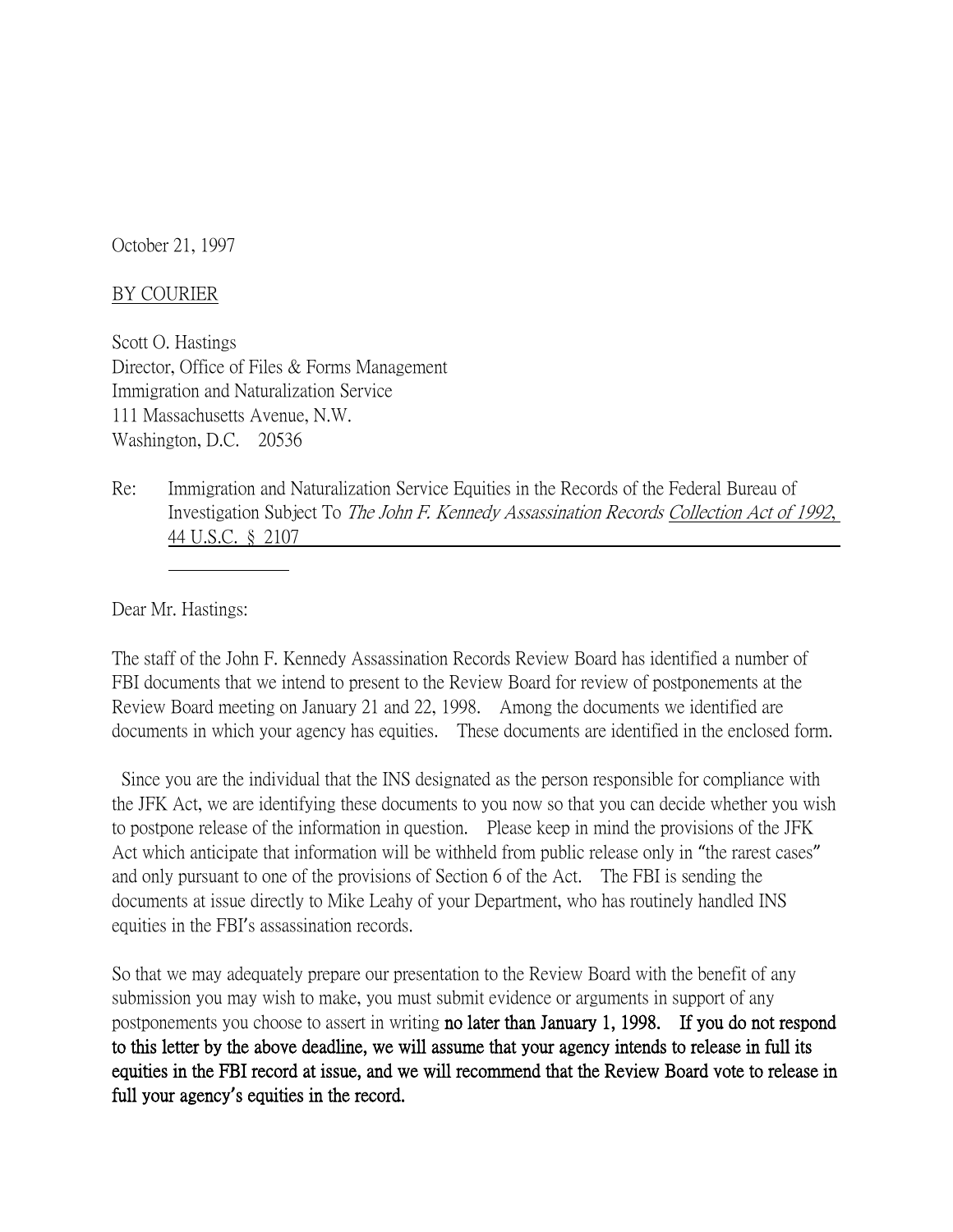Mr. Scott O. Hastings October 21, 1997 Page 2

In many of the FBI documents with third agency equities, we believe that the third agencies could, consistent with their current guidelines for JFK assassination-related information, consent to full release of the information at issue.

If you have any questions regarding the documents identified on the enclosed forms, please call Carol Keeley or Debbie Beatty of the JFK Task Force at the FBI at (202) 324-0571 or Laura Denk or Kevin Tiernan of the Review Board staff at (202) 724-0088. Thank you, in advance, for your cooperation.

Sincerely,

T. Jeremy Gunn Executive Director

Enclosure

cc: James M. Leahy Management Analyst Records Policy & Analysis Branch Office of Files & Forms Management Immigration and Naturalization Service 111 Massachusetts Avenue, N.W. Washington, D.C. 20536